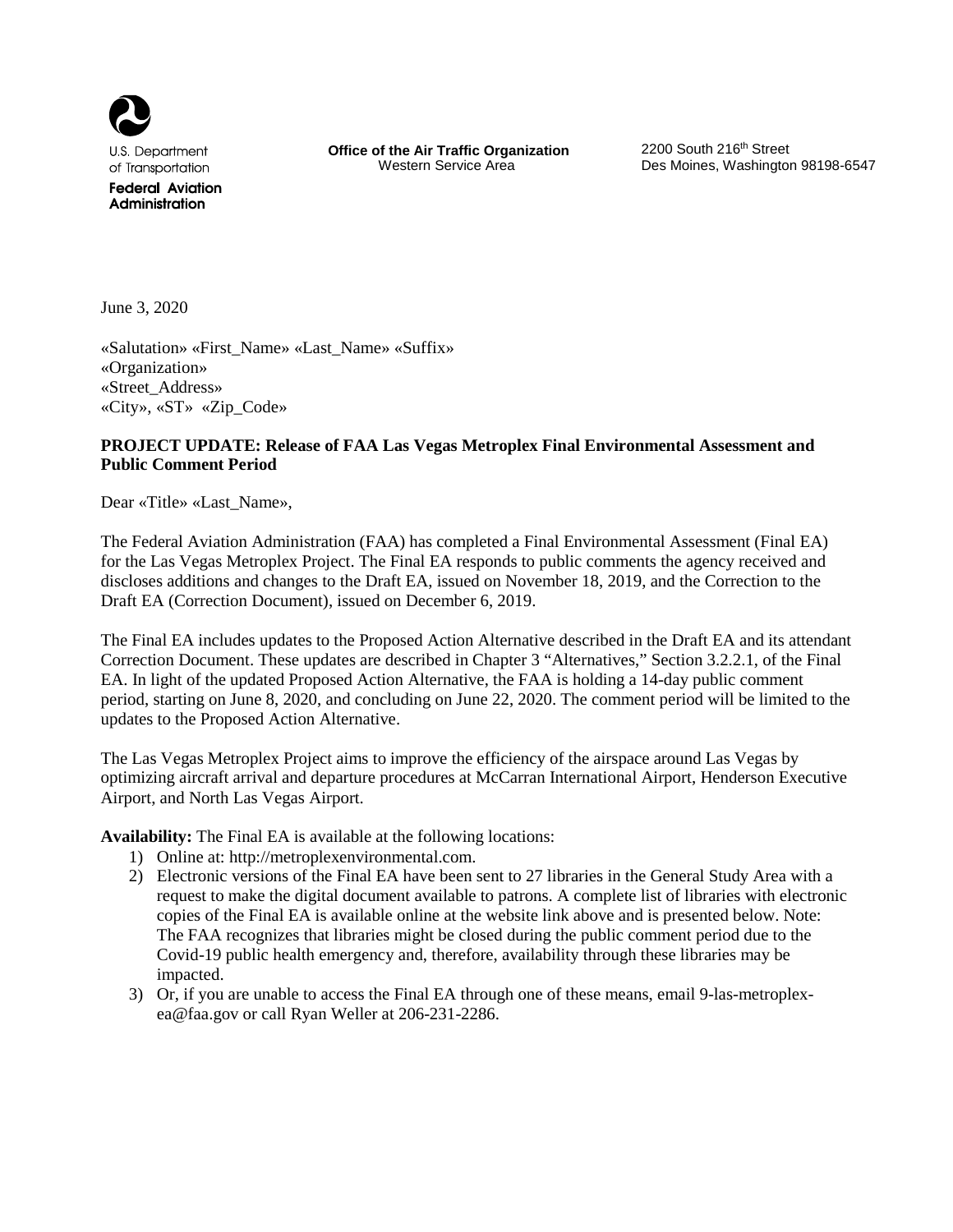**If you wish to provide comments on the updates to the Proposed Action Alternative, please provide them by mail or by email through June 22, 2020, via the following:**

Las Vegas Metroplex Final EA Federal Aviation Administration Western Service Center - Operations Support Group 2200 S. 216th St. Des Moines, WA 98198-6547

E-mail: 9-las-metroplex-ea@faa.gov

Sincerely,

 $\angle$  $\Rightarrow$ 

Shawn M. Kozica Manager, Operations Support Group Western Service Center

Attachment: List of Libraries receiving an electronic version of the Final EA